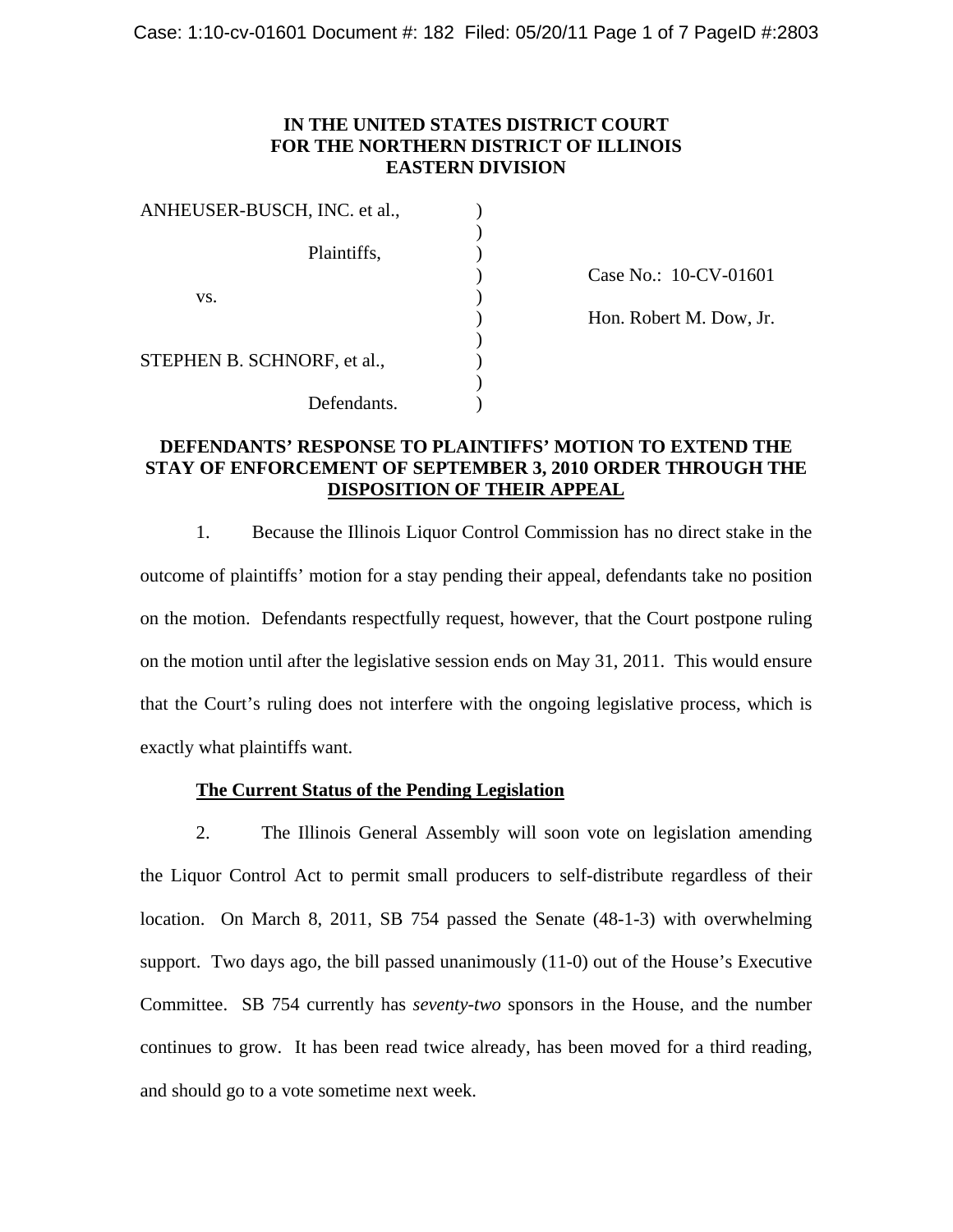#### Case: 1:10-cv-01601 Document #: 182 Filed: 05/20/11 Page 2 of 7 PageID #:2804

3. Exhibit A hereto is a copy of SB 754. The bill permits "craft brewers" who manufacture up to 465,000 gallons of beer per year to apply to the Commission for a self-distribution exemption. (Ex. A at  $1-2$ )<sup>1</sup> The exemption, if granted, allows for the sale of up to 232,500 gallons per year of its beer to retail licensees. (*Id.* at 14-17) The bill is intended to "promote and continue orderly markets," and recognizes that "in order to preserve Illinois' distribution system, itis necessary to create an exception for smaller manufacturers in order to afford and allow such smaller manufacturers of beer access to the marketplace in order to develop a customer base without impairing the integrity of the 3-tier system." (*Id.* at 16-17)

#### **Anheuser-Busch's Efforts to Block the Pending Legislation**

 4. SB 754 eliminates the discrimination that provided the basis for Anheuser- Busch's commerce clause claim. If the proposed legislation passes, it will moot plaintiffs' appeal and their motion for a stay pending appeal. Nevertheless, Anheuser- Busch has hired eleven high-powered lobbyists in an effort to kill the legislation. Exhibit B hereto is a letter from Anheuser-Busch's lobbyists to Senator Munoz. In the letter, Anheuser-Busch requests that **"no action be taken on the bill"** unless this Court denies its request for a stay. (Ex. B) Notwithstanding this Court's order maintaining the stay "to and including May 31," the company falsely represents that "the judge stayed his remedy until May 27." (*Id.*) Then, proceeding from this incorrect premise, the company asserts (without any basis) that this Court will decide plaintiffs' motion for a stay "before the scheduled May 31 adjournment and with sufficient time for the legislature to act if necessary." (*Id.*)

 $1$ . The applicant must disclose the volume of beer it produced each year since its establishment, describe its efforts to establish distributor relationships, and certify that a self-distribution exemption is necessary to facilitate the marketing of its beer. (*Id.* at 14-15)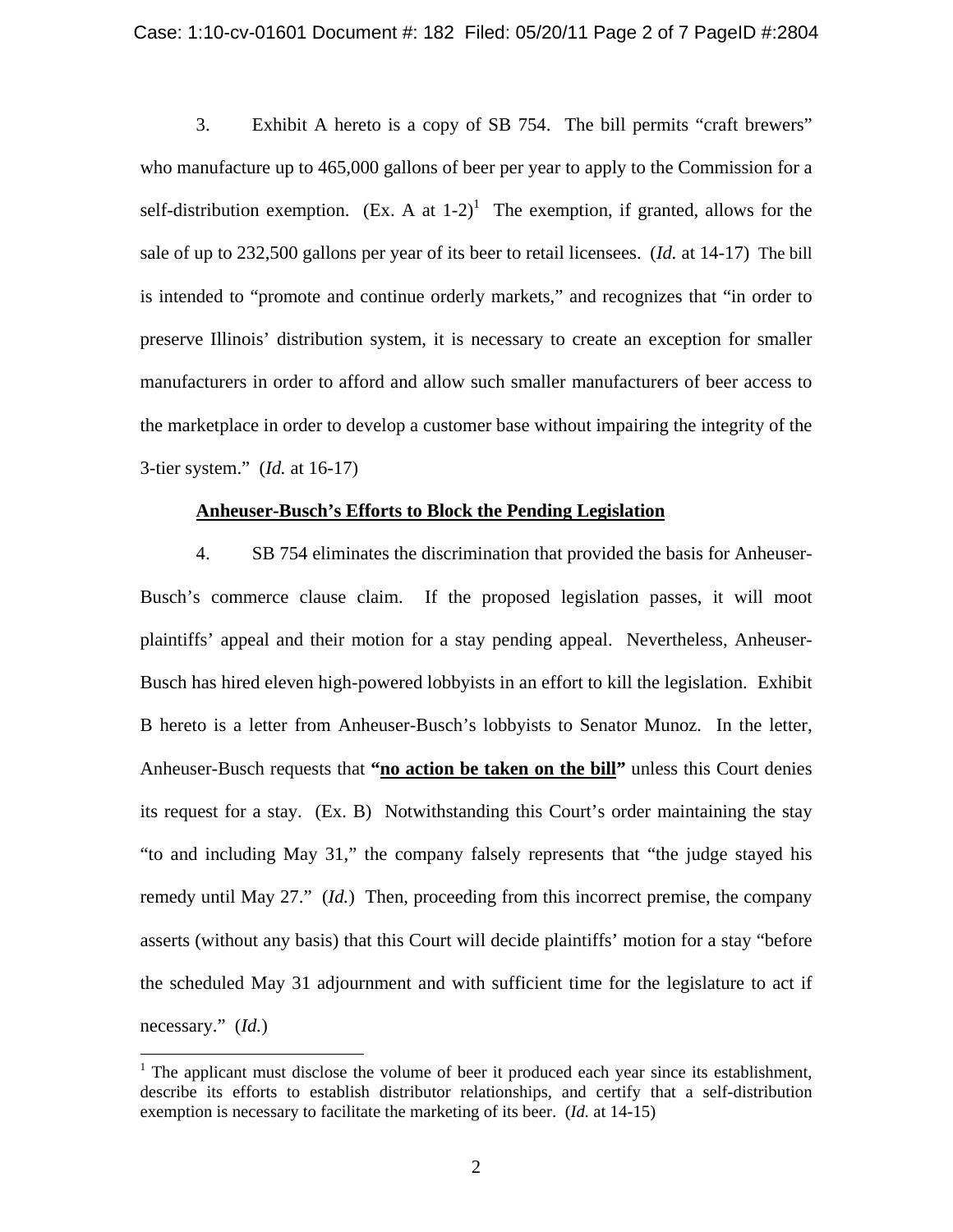### Case: 1:10-cv-01601 Document #: 182 Filed: 05/20/11 Page 3 of 7 PageID #:2805

5. Anheuser-Busch's strategy is transparent. It wants to secure an early ruling on its motion for stay, so that if the motion is granted, it can try to block SB 754 by arguing that the legislation is not urgent. It wants to take its chances on appeal. Exhibit C hereto is a handout to City Beverage employees urging them to contact their legislators and ask them to "wait on acting on these two bills<sup>2</sup> to allow the judicial process to run its course." (Ex. C at 2) Even though this Court specifically concluded that the issues presented here are best-resolved by the legislature,<sup>3</sup> the handout suggests telling the legislators that "a remedy is in process in the federal court system and passage of these bills will interfere with the process." (*Id.* at 3) To avoid playing into Anheuser-Busch's strategic maneuvering, this Court should hold off on deciding plaintiffs' motion for a stay until after May 31, 2011, when the legislative session ends.

### **The Illinois Liquor Control Commission's Decision to Support the Pending Legislation and Take No Position on Plaintiffs' Motion for a Stay**

6. By taking no position on plaintiffs' motion for a stay, defendants do *not* mean to imply that the pending legislation is not necessary or urgent. To the contrary, the Illinois Liquor Control Commission supports SB 754. In a recent letter to Representative Mautino (attached as D hereto), the Commission's Executive Director explains why it is important for the legislature to act now. (Ex. D) The Commission has already received multiple inquiries from small brewers seeking to self-distribute, but cannot process these requests because of the Court's ruling. (*Id.*)

 $^{2}$  This refers to Senate Bill 88/House Bill 205, the predecessors to SB 754.

<sup>&</sup>lt;sup>3</sup> This Court stayed its order "to provide the Illinois General Assembly with an opportunity to act." (Dkt. No. 118 at 37) The Court recognized that "the regulation of the distribution of liquor is a matter of public policy and a quintessential legislative function," that state regulation of the liquor industry "involves legislative judgments with respect to temperance, public safety, taxation, licensing, and consumer protection, which courts are not well-equipped to make," and that "the legislative process offers more flexibility for solving the constitutional deficiency than is available judicially." (*Id.* at 35-38)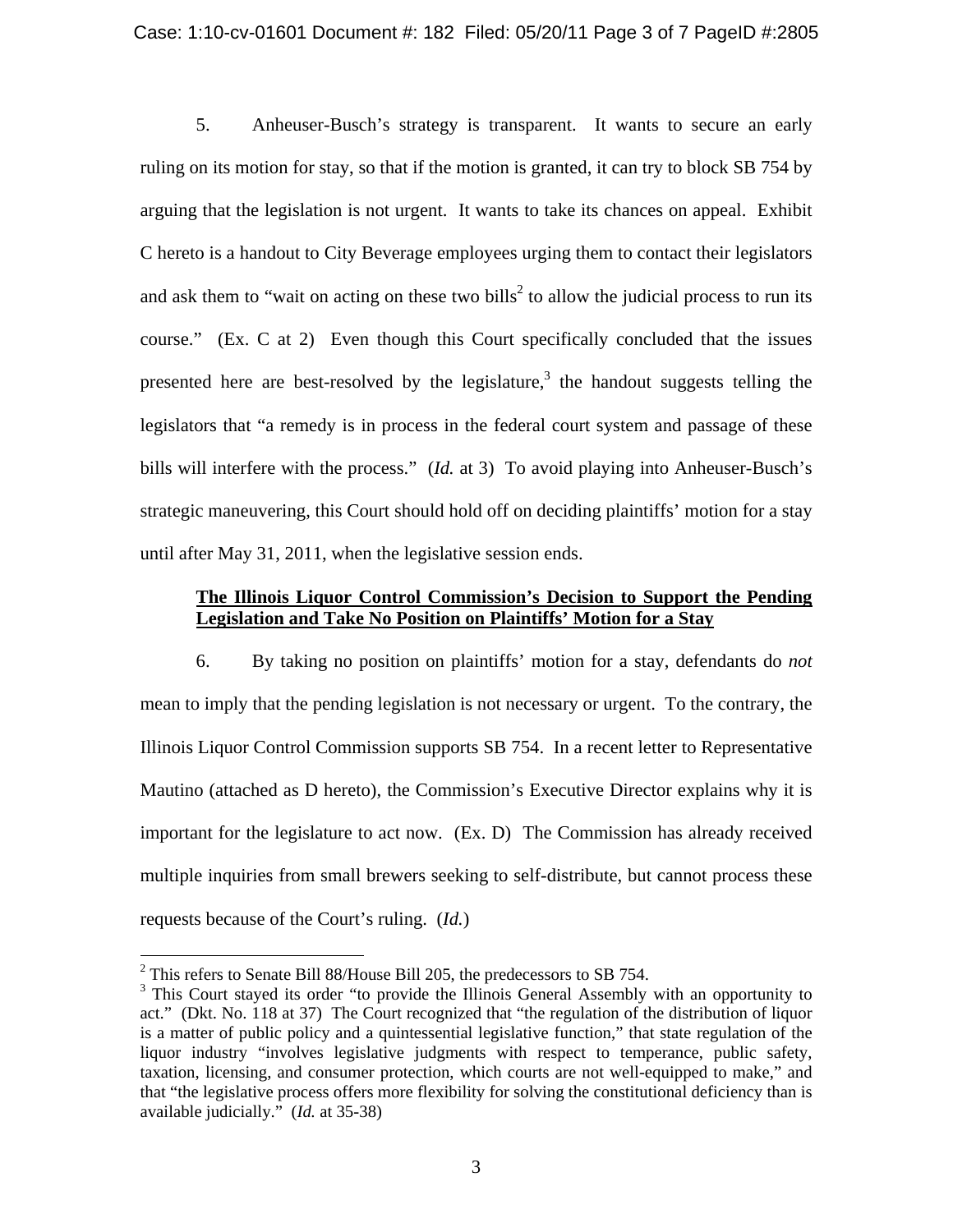#### Case: 1:10-cv-01601 Document #: 182 Filed: 05/20/11 Page 4 of 7 PageID #:2806

7. Defendants take no position on the motion for a stay simply because the Commission has no direct stake in its outcome. In their motion, plaintiffs emphasize the potential harm to themselves if they areforced to relinquish their 30% interest in City Beverage. (Dkt. No. 165 at 6-7) But Anheuser-Busch's profit margins are not the Commission's concern. Under the Court's September 3, 2011 order, plaintiffs cannot legally hold an interest in an Illinois distributor.<sup>4</sup> The Commission will work with plaintiffs to implement the Court's ruling once it takes effect.

8. Plaintiffs also emphasize that several small brewers may be harmed if the stay is lifted and they lose their self-distribution rights. But to be clear, the Commission has no interest in seeing this happen. Unlike Anheuser-Busch, the Commission *support*s SB 754. Earlier in this case, defendants said: "Because these companies are so small, and produce such a limited volume of beer, permitting them to self-distribute does not jeopardize the Act's goal of promoting temperance and competition." (Dkt. No. 65 at 8) Defendants preferred "nullification" over "extension" for a remedy, but they stand behind their statement that small brewers can self-distribute without negatively impacting the State's three-tier system.

9. Still, defendants cannot affirmatively support plaintiffs' motion for a stay. Defendants accept the Court's ruling that the Act's distinction between in-state and out of-state producers is unconstitutional, and are prepared to begin implementing the Court's remedy immediately. Plaintiffs, in contrast, are requesting a stay that would perpetuate the very discrimination they challenged. Defendants are aware of no case supporting this type of request, and plaintiffs cite no such case.

 $<sup>4</sup>$  Last year, the Commission renewed City Beverage's distributor's license based on "the history"</sup> and facts surrounding this case," but cautioned that its decision would have "no bearing on future legal declarations or rulings of the Illinois Commerce Commission."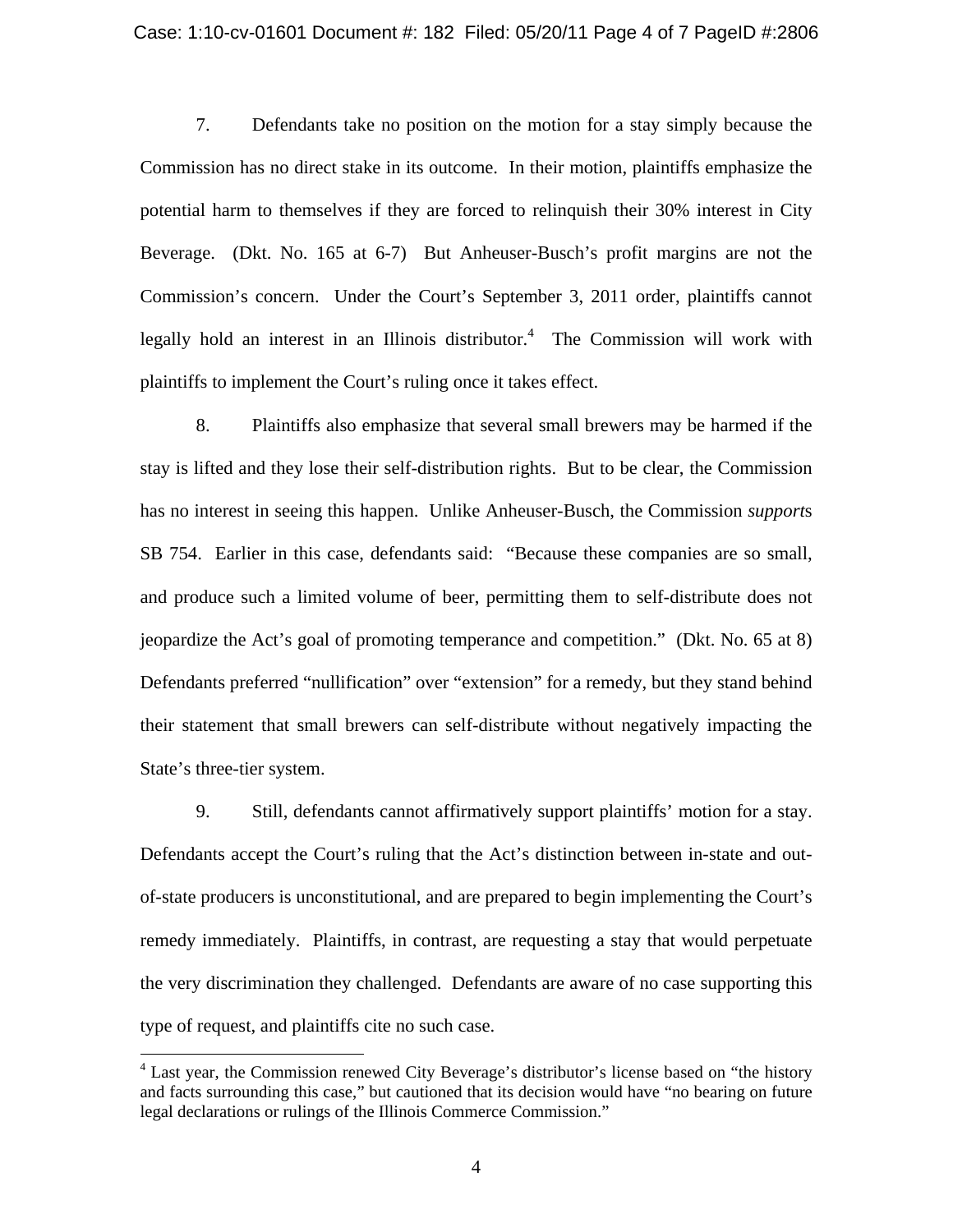# **The Two Brothers Brewing Company/Windy City Distribution Company Situation**

10. Finally, defendants wish to briefly address plaintiffs' claim that they "failed to disclose" that a third Illinois brewer (in addition to Argus and Big Muddy) "has been operating a distributorship business in Illinois." (Dkt. No. 178 at  $8)^5$  Plaintiffs state that Two Brothers Brewing Company holds a brewer's license, Windy City Distribution Company holds a distributor's license, and they share common family ownership. (*Id.*) But this is not a situation where a single entity holds a brewer's and distributor's license in the same name, like Argus and Big Muddy currently do. As the attached affidavit from Richard R. Haymaker confirms, in connection with this litigation the Commission conducted a search of its databases for all entities holding both a brewer's license and a distributor's license, and the search did not reveal that Two Brothers held a distributor's license. (Ex. E at ¶**¶** 2-3)

11. During the course of the negotiations relating to SB 754, multiple sources made references in the presence of Commission staff that Two Brothers was commonly owned by Windy City. (*Id.* at ¶ 4) The Commission reviewed their license records in late March 2011. (*Id.* at ¶ 5) On April 5, 2011, Mr. Haymaker and Commission staff met with representatives of Two Brothers and Windy City; confirmed that they are commonly owned; and informed them, based on the Court's ruling prohibiting a brewer from being a distributor, that the Commission would require the common ownership to be divested. (*Id.* at ¶¶ 6-8)

<sup>&</sup>lt;sup>5</sup> In their response to plaintiffs' motion for summary judgment, defendants stated that two small in-state brewers "currently hold distribution rights, and they are limited to distributing their own products." (Dkt. No. 65 at 7) Plaintiffs admitted as much in their response to defendants' LR 56.1 statement. (Dkt. No. 86 at ¶ 5)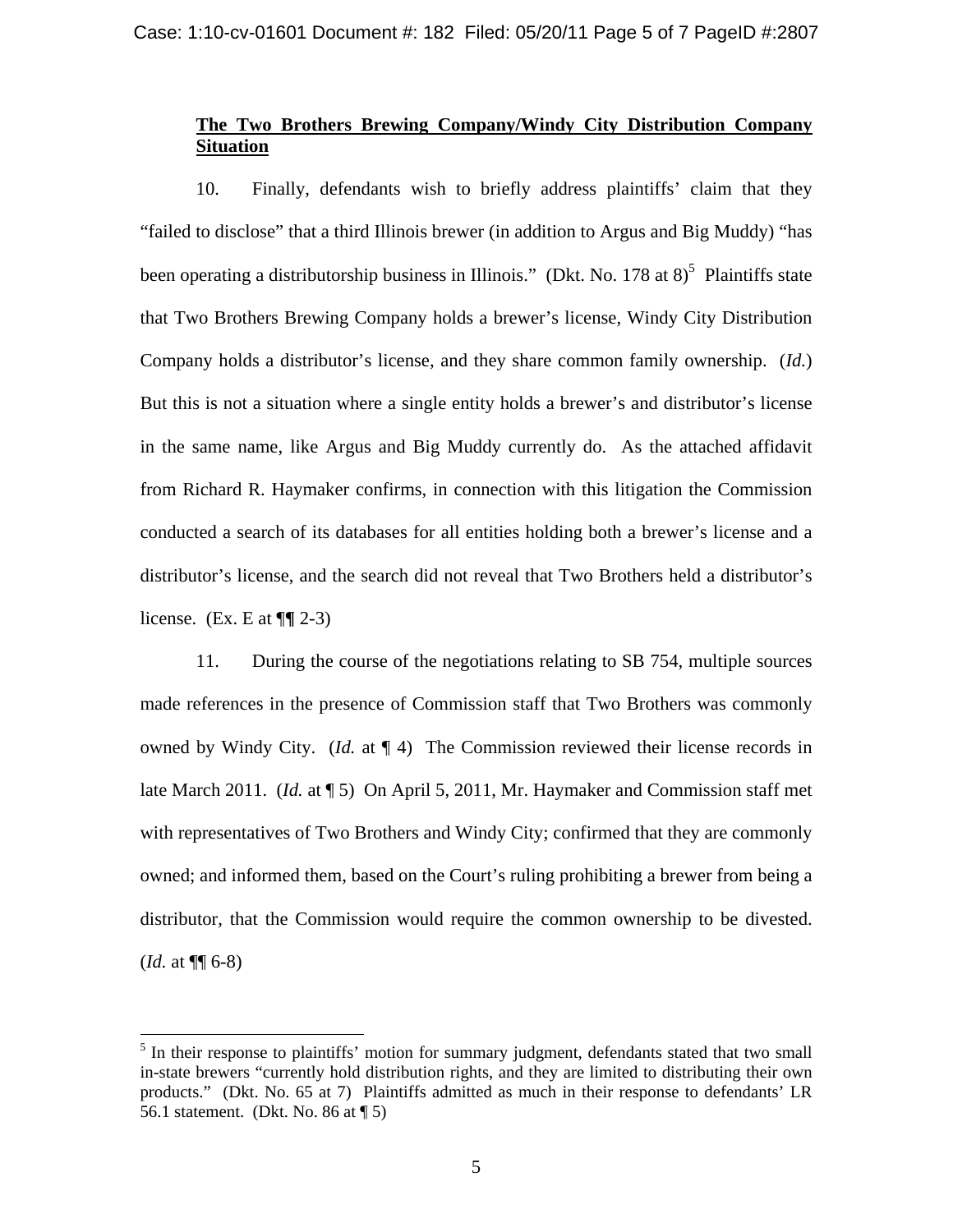### Case: 1:10-cv-01601 Document #: 182 Filed: 05/20/11 Page 6 of 7 PageID #:2808

12. In sum, defendants take no position on plaintiffs' motion for a stay, but respectfully request that this Court defer ruling on the motion until after May 31, 2011, when the legislative session ends, to avoid interfering with the legislative process. Any other approach would reward plaintiffs' gamesmanship. The Commission represents that it will not take any action to implement the Court's decision on the merits until the Court decides whether to extend the stay.

Dated: May 20, 2011

LISA MADIGAN Attorney General of Illinois */s/ Michael T. Dierkes* 

Respectfully submitted,

Michael T. Dierkes Office of the Illinois Attorney General General Law Bureau 100 West Randolph Street,  $13<sup>th</sup>$  Floor Chicago, Illinois 60601 (312) 814-3000

Counsel for Defendants